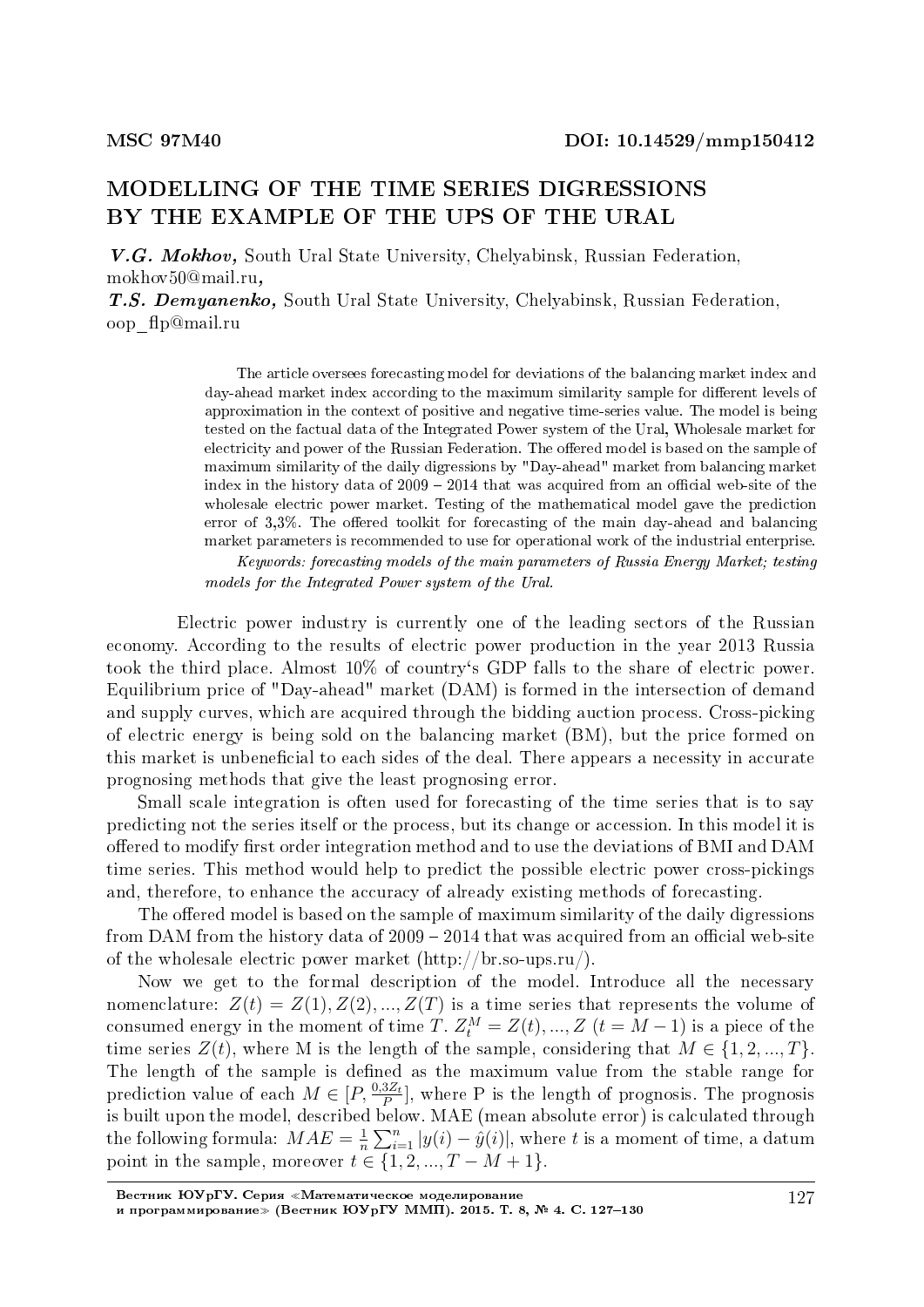Modelling of the time series with the help of samples is based on the supposition that a time series is a sequence of samples [1]. Grounding on this supposition, we consider two samples of equal length and belonging to one and the same time series with difference in datum points of sequences  $k$  [2]:  $Z_t^M = Z(t), ..., Z(t+M-1), Z_{t-k}^M = Z(t-k), ..., Z(t-k+M-1), \quad k \in \{1, 2, ..., t-1\}.$ Consider the prognosis algorithm.

Defining of the new history sample:  $Z_{T-M+1}^M$  is a sample of a time series, which values are preceding the moment of prognosis T.

Defining of the maximum similarity sample:

For each value of time delay  $k \in \{1, 2, ..., T - M - 1\}$  the problem of approximation of the given sample  $Z_{T-M+1-k}^M$  is solved, in other words the sample is being sequentially compared to all other values of time sequence with shift to unitary vector.

Calculating the approximation through classic linear model would be improper, since the values of time series can be either positive or negative. The acquired sample is divided into 2 rows:  $Z_{T-M+1-k}^+ ≥ 0$  − for positive values of the sample and  $Z_{T-M+1-k}^- < 0$  for negative.

Then we calculate the approximate value of the sample for positive values of the sample and separately for negative using the following formula:  $Z_t^M = \alpha_1 Z_{t-k}^M + \alpha_0 I^M$ , where  $\alpha_1$ and  $\alpha_0$  are coefficients,  $I^M$  is a unitary vector [3].

It is necessary to define the values of coefficients from the condition:

$$
\sigma^{2} = \sum_{t=0}^{M-1} (Z(t+i) - \widehat{Z}(t+i))^{2} \to \min,
$$

in other words such that the square of deviations of model values from the real ones to is minimal [4].

Function of approximate error is given by:

$$
S_k^M(\alpha_1, \alpha_0) = \sum_{t=0}^{M-1} \sigma_i^2 = \sum_{t=0}^{M-1} (Z(t+i) - \alpha_1 Z(t-k+i) - \alpha_0)^2.
$$

Its value can be calculated with least-squares method [5]:

$$
Z_X \cdot A = Z_Y, \text{ where } A = \begin{bmatrix} \alpha_1 \\ \alpha_0 \end{bmatrix}, Z_X = \begin{bmatrix} \sum_{i=0}^{M-1} Z^2(k+i) & \sum_{i=0}^{M-1} Z(k+i) \\ \sum_{i=0}^{M-1} Z(k+i) & M \end{bmatrix},
$$
  
\n
$$
Z_Y = \begin{bmatrix} \sum_{i=0}^{M-1} Z(k+i) \cdot Z(T-M+1+i) \\ \sum_{i=0}^{M-1} Z(T-M+1-i) \end{bmatrix}.
$$

On the basis of the set problem we get 2 sets of matrices À:

$$
A^+ = \left[ \begin{array}{c} \alpha_1 \\ \alpha_0 \end{array} \right], \quad A^- = \left[ \begin{array}{c} \alpha_3 \\ \alpha_2 \end{array} \right].
$$

Then the coefficients and approximate values of the sample are defined. After this the values of the correlation modulus is calculated using the formula:

$$
\rho_k^M = \left| \rho(\widehat{Z}_t^M, Z_t^M) \right| = \frac{\left| \sum_{i=1}^M (\widehat{Z}_t(t+i) - \bar{Z}) (Z(t+i) - \bar{Z}) \right|}{\sqrt{\sum_{i=1}^M (\widehat{Z}_t(t+i) - \bar{Z})^2 \sum_{i=1}^M (Z(t+i) - \bar{Z})^2}} \in [0, 1].
$$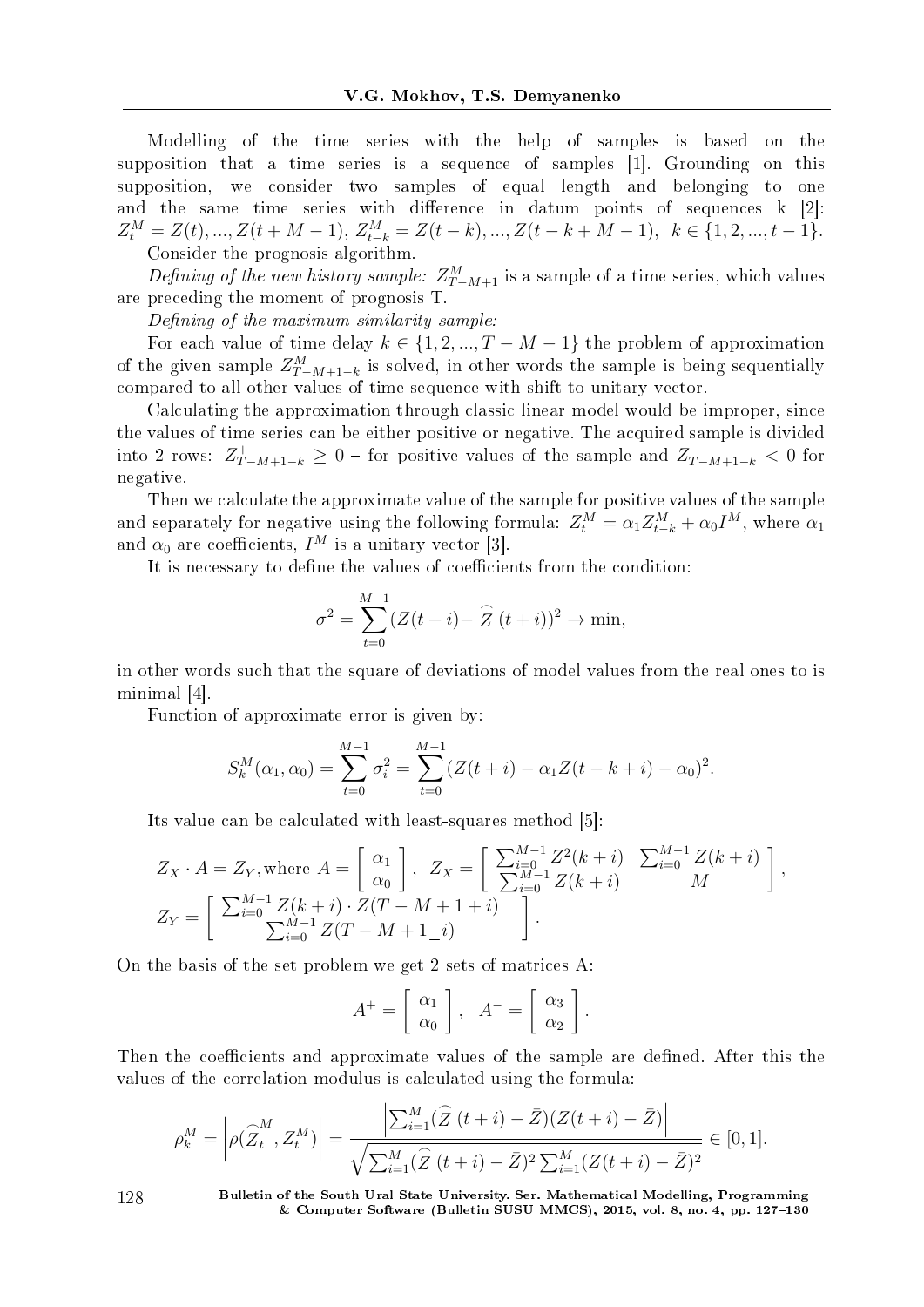From the received values the highest possible is taken and its coherence to the time delay is found [2]

With consideration of the maximum value of time delay, coefficients and the sample length, two approximation equations for positive and negative values of the sample respectively can be written:  $\overline{Z}_t^M = \alpha_1 Z_{t-k}^M + \alpha_0 I^M$  – for positive values,  $\overline{Z}_t^M = \alpha_3 Z_{t-k}^M +$  $\alpha_2 I^M$  – for negative values. For the researched series the parameter  $M = 142$ .

The results of prognosis are presented on fig. 1, where History means the sample that follows the sample of maximum similarity, values of which are approximate while composing the prognosis, Forecast are predicted values, Control are real values.

The forecast error for the acquired results is  $3.3\%$ .



Predicting of the 20 values of BMI and DAM deviation according to maximum similarity sample using certain equations of approximation for positive and negative values

The article suggests mathematical model of forecasting the deviation of BMI and DAM according to the maximum similarity sample, using selected approximation equations for positive and negative values. The forecasting error in testing of the model was 3.3%.

## References

- 1. Singh S. Pattern Modelling in Time-Series Forecasting. Cypernetics and Systems an *International Journal*, 2000, vol. 31, no. 1, pp.  $49-65$ .
- 2. Mokhov V.G., Demyanenko T.S. Prognosing the Consumption of Electric Energy on the Wholesale Electric Power Market. Bulletin of the South Ural State University. Series: Economics and Management, 2014, vol. 8, no. 2, pp. 86-92. (in Russian)
- 3. Chuchuyeva I.A. Model' prognozirovaniya vremennykh ryadov po vyborke maksimal'nogo *podobiva* [The Model of Time Series Prognosing Using the Maximum Similarity Sample. Dissertation of PhD in Engeneering Science, Moscow, 2012. 154 p.
- 4. Drucker P.F. Management Challenges for the 21st Century. New York, Harper Business, 1999.
- 5. Gheyas I.A., Smith L.S. A Neural Network Approach to Time Series Forecasting. *Proceedings* of the World Congress on Engineering, London, 2009, vol. 2, pp. 1292-1296.

Received July 21, 2015